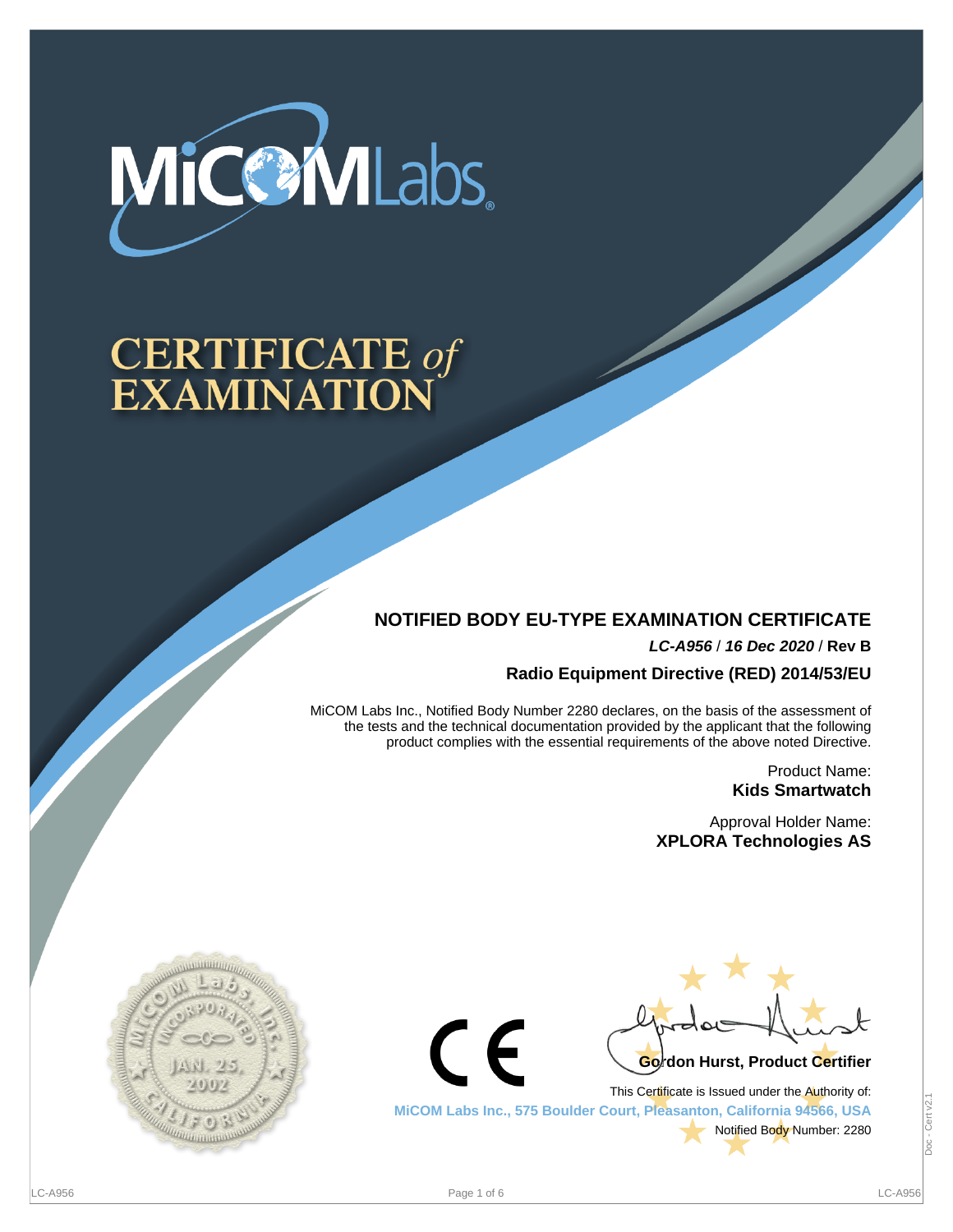

# **for Radio Equipment Directive (RED) 2014/53/EU**

Product Name:

# **Kids Smartwatch**

Product Model Numbers: **XGO2**

Brand Name: **XPLORA**

**Approval Holder: XPLORA Technologies AS**, Tangerudvegen 13, Fjerdingby, 2008, Norway

**Product Manufacturer: Shenzhen Haikangsheng Intelligent Co., Ltd**, 4(A)F, Building 4, Rundongsheng Industrial Park, G107 Road, Xixiang Street, Bao'an District, Shenzhen, China

| <b>Standards</b>                             |                            |  |  |  |
|----------------------------------------------|----------------------------|--|--|--|
| Group                                        | <b>Name</b>                |  |  |  |
| Article 3.1(a) Health & Safety               | EN 50663:2017              |  |  |  |
|                                              | EN 50566:2017              |  |  |  |
|                                              | EN 62209-2:2010+A1:2019    |  |  |  |
|                                              | EN 62368-1:2014+A11:2017   |  |  |  |
| Article 3.1(b) Electromagnetic Compatibility | EN 301 489-1 V2.2.3        |  |  |  |
|                                              | EN 301 489-17 V3.2.4       |  |  |  |
|                                              | EN 301 489-19 V2.1.1       |  |  |  |
|                                              | Draft EN 301 489-52 V1.1.0 |  |  |  |
|                                              | EN 55032: 2015             |  |  |  |
|                                              | EN 55035: 2017             |  |  |  |
| Article 3.2 Effective Use of Spectrum        | EN 300 328 V2.2.2          |  |  |  |
|                                              | EN 301 511 V12.5.1         |  |  |  |
|                                              | EN 301 908-1 V13.1.1       |  |  |  |
|                                              | EN 301 908-2 V11.1.2       |  |  |  |
|                                              | EN 301 908-13 V13.1.1      |  |  |  |
|                                              | EN 303 413 V1.1.1          |  |  |  |

Cert v2.1 Doc - Cert v2.1Doc-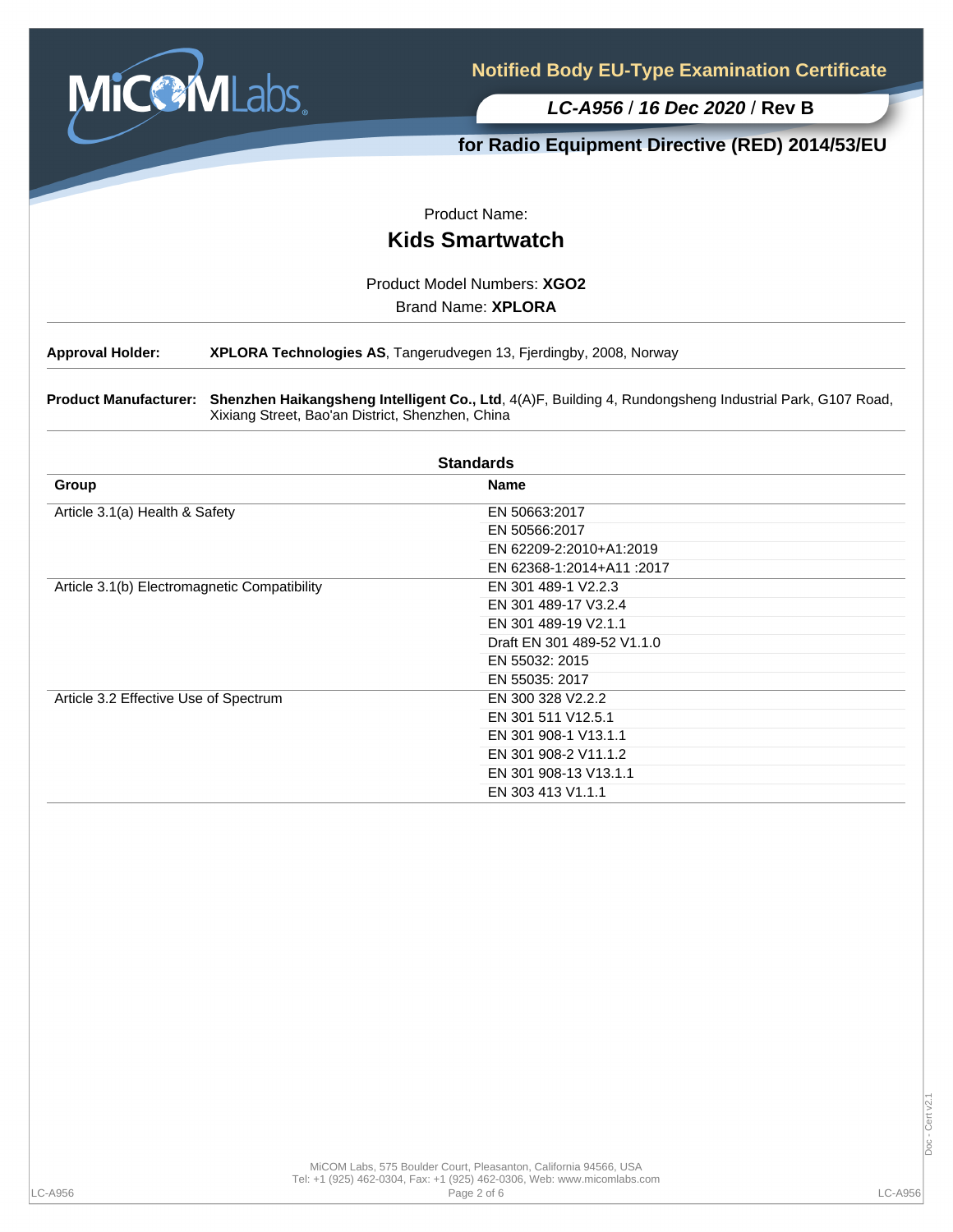

# **for Radio Equipment Directive (RED) 2014/53/EU**

## **Annex 1 to EU-Type Examination**

#### **EU-Type examination on the essential requirements Article 3**

| Article 3.1 - a) Health and Safety                                   | Assessed       |
|----------------------------------------------------------------------|----------------|
| Article 3.1 - b) Electromagnetic compatibility                       | Assessed       |
| Article 3.2 - Effective use of radio spectrum                        | Assessed       |
| Article 3.3 - a) interworks with Accessories/Chargers                | Not Applicable |
| Article 3.3 - b) interworks with Radio Networks                      | Not Applicable |
| Article 3.3 - c) can connect to interfaces                           | Not Applicable |
| Article 3.3 - d) does not harm the network, misuse network resources | Not Applicable |
| Article 3.3 - e) privacy protections                                 | Not Applicable |
| Article 3.3 - f) fraud protections                                   | Not Applicable |
| Article 3.3 - g) emergency services access                           | Not Applicable |
| Article 3.3 - h) assist users with disabilities                      | Not Applicable |
| Article 3.3 - i) integrity of software                               | Not Applicable |
|                                                                      |                |

| <b>Description of Apparatus</b> |                                                                        |  |  |  |
|---------------------------------|------------------------------------------------------------------------|--|--|--|
| Company Name                    | <b>XPLORA Technologies AS</b>                                          |  |  |  |
| Certification No.               | <b>LC-A956</b>                                                         |  |  |  |
| Issue Date / Rev                | 16 Dec 2020 / Rev B                                                    |  |  |  |
| <b>Equipment Description</b>    | Kids Smartwatch with BLE, 2.4G WIFI, GSM, WCDMA, LTE and GPS function. |  |  |  |
| <b>Hardware Version</b>         | Z23 V12 37B05                                                          |  |  |  |
| <b>Firmware Version</b>         |                                                                        |  |  |  |

**TW\_Z23O\_XPLORA\_ML\_HKS\_XGO2\_1.0\_201028**

| Technology             | Frequency  |            | <b>Emission Designator</b> | <b>RF Power</b>          |                          |                          |
|------------------------|------------|------------|----------------------------|--------------------------|--------------------------|--------------------------|
|                        | From       | To         |                            | Max.                     | Type                     | <b>Field Strength</b>    |
| <b>GPS</b>             | 1575.42MHz | 1575.42MHz |                            | $\overline{\phantom{m}}$ | $\overline{\phantom{a}}$ | $- -$                    |
| DCS/GPRS/EGPRS<br>1800 | 1710MHz    | 1785MHz    | GXW.G7W                    | 29.63dBm                 | Conducted                | $\overline{\phantom{m}}$ |
| E-UTRA BAND 3          | 1710MHz    | 1785MHz    | G7D.W7D                    | 23.65dBm                 | Conducted                | $\overline{\phantom{m}}$ |
| E-UTRA BAND 1          | 1920MHz    | 1980MHz    | G7D.W7D                    | 23.85dBm                 | Conducted                | $\overline{\phantom{m}}$ |
| <b>UTRA BAND 1</b>     | 1920MHz    | 1980MHz    | F9W                        | 22.73dBm                 | Conducted                | $\overline{\phantom{a}}$ |
| <b>Bluetooth LE</b>    | 2402MHz    | 2480MHz    | F <sub>1</sub> D           | 2.44dBm                  | <b>EIRP</b>              | $\overline{\phantom{a}}$ |

# **Emission Information**

LC-A956 Page 3 of 6 LC-A956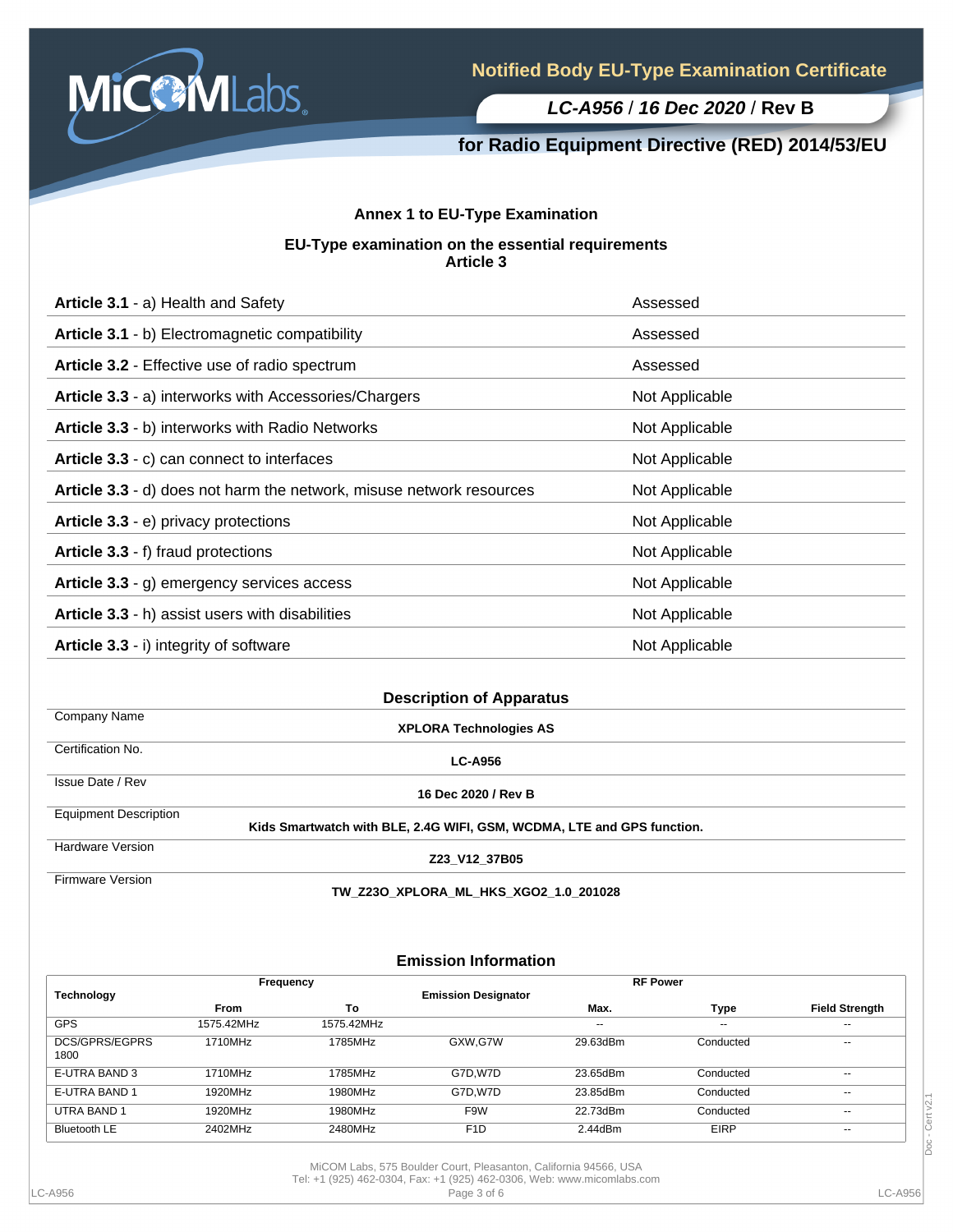

## **for Radio Equipment Directive (RED) 2014/53/EU**

| <b>Emission Information - Continued</b> |             |         |                                                |          |             |                          |
|-----------------------------------------|-------------|---------|------------------------------------------------|----------|-------------|--------------------------|
|                                         | Frequency   |         | <b>RF Power</b>                                |          |             |                          |
| <b>Technology</b>                       |             |         | <b>Emission Designator</b>                     |          |             |                          |
|                                         | <b>From</b> | To      |                                                | Max.     | Type        | <b>Field Strength</b>    |
| <b>WLAN</b>                             | 2412MHz     | 2472MHz | G <sub>1</sub> D <sub>.</sub> D <sub>1</sub> D | 12.44dBm | <b>EIRP</b> | $\overline{\phantom{a}}$ |
| E-UTRA BAND 7                           | 2500MHz     | 2570MHz | G7D.W7D                                        | 23.93dBm | Conducted   | $\sim$                   |
| E-UTRA BAND 20                          | 832MHz      | 862MHz  | G7D.W7D                                        | 23.96dBm | Conducted   | $-$                      |
| GSM/GPRS/EGPRS<br>900                   | 880 MHz     | 915 MHz | GXW,G7W                                        | 32.59dBm | Conducted   | $\sim$                   |
| UTRA BAND 8                             | 880MHz      | 915MHz  | F9W                                            | 22.75dBm | Conducted   | $\sim$                   |
| E-UTRA BAND 8                           | 880MHz      | 915MHz  | G7D.W7D                                        | 23.65dBm | Conducted   | $\sim$                   |

#### **Technical Construction File Details: (Documents Reviewed)**

#### **Technical Report(s):**

Article 3.1(a) Health & Safety: LCS201030022AEB LCS201030021AS Article 3.1(b) Electromagnetic Compatibility: LCS201030022AEA Article 3.2 Effective Use of Spectrum: LCS201030022AEC LCS201030022AED LCS201030022AEE LCS201030022AEF LCS201030022AEG LCS201030022AEH

#### **Supporting Documentation:** Service Agreement Agent Authorization EU Application EU Declaration of Conformity Block Diagram BOM or Parts List External Photographs Label and its Location Operational Description PCB Layout **Schematics** Test Setup - EU User Manual Risk Assessment

#### **Scope**

This EU-Type Examination Certificate is given in respect of compliance of radio spectrum use Article 3 Paragraph 2 of the RED Directive 2014/53/EU. The scope of the evaluation and this certificate relates only to those items identified in 'Annex 1 to EU - Type Examination Certificate' for the specific product and Certificate number referenced above.

EU Type Examination was performed according to Module B: EU-type examination procedure per Annex III the Directive on the essential requirements in Article 3, for the specific product and Certificate Number referenced above.

This EU Type Examination Certificate is based upon the review of the Technical Documentation and supporting evidence for the adequacy of the technical design solution, it is only valid in conjunction with the attached Annexes. The scope of this statement relates to a single sample of the apparatus identified above and of the submitted documents only.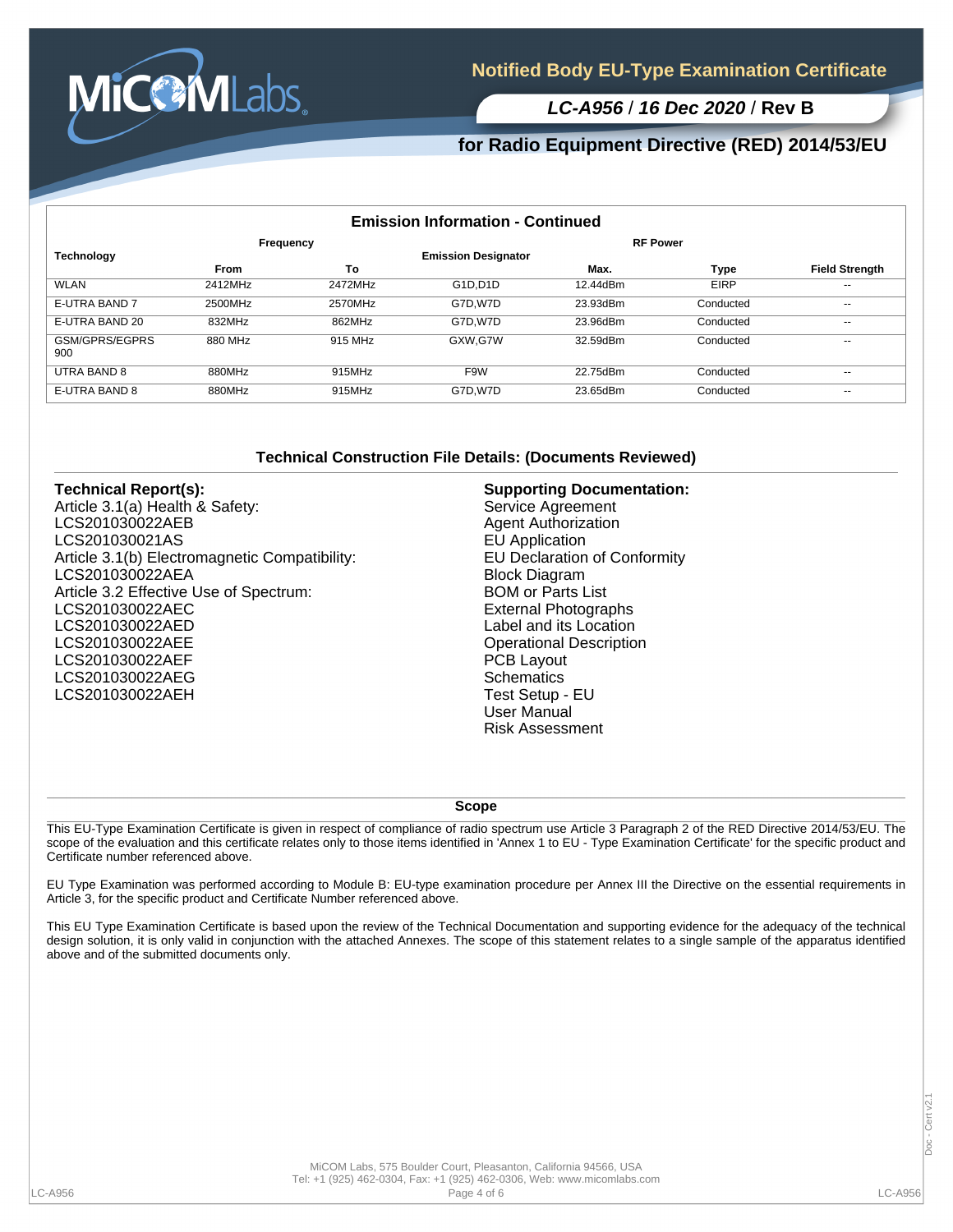

## **for Radio Equipment Directive (RED) 2014/53/EU**

#### **Annex 2 to EU-Type Examination Obligations of the Applicant**

#### **Ref RED 2014/53/EU Article 10 - Obligations of manufacturers**

1. When placing their radio equipment on the market, manufacturers shall ensure that it has been designed and manufactured in accordance with the essential requirements set out in Article 3.

2. Manufacturers shall ensure that radio equipment shall be so constructed that it can be operated in at least one Member State without infringing applicable requirements on the use of radio spectrum.

3. Manufacturers shall draw up the technical documentation referred to in Article 21 and carry out the relevant conformity assessment procedure referred to in Article 17 or have it carried out. Where compliance of radio equipment with the applicable requirements has been demonstrated by that conformity assessment procedure, manufacturers shall draw up an EU declaration of conformity and affix the CE marking.

4. Manufacturers shall keep the technical documentation and the EU declaration of conformity for 10 years after the radio equipment has been placed on the market.

5. Manufacturers shall ensure that procedures are in place for series production to remain in conformity with this Directive. Changes in radio equipment design or characteristics and changes in the harmonised standards or in other technical specifications by reference to which conformity of radio equipment is declared shall be adequately taken into account.

When deemed appropriate with regard to the risks presented by radio equipment, manufacturers shall, to protect the health and safety of end-users, carry out sample testing of radio equipment made available on the market, investigate, and, if necessary, keep a register of complaints, of non-conforming radio equipment and radio equipment recalls, and shall keep distributors informed of any such monitoring.

6. Manufacturers shall ensure that radio equipment which they have placed on the market bears a type, batch or serial number or other element allowing its identification, or, where the size or nature of the radio equipment does not allow it, that the required information is provided on the packaging, or in a document accompanying the radio equipment.

7. Manufacturers shall indicate on the radio equipment their name, registered trade name or registered trade mark and the postal address at which they can be contacted or, where the size or nature of radio equipment does not allow it, on its packaging, or in a document accompanying the radio equipment. The address shall indicate a single point at which the manufacturer can be contacted. The contact details shall be in a language easily understood by end-users and market surveillance authorities.

8. Manufacturers shall ensure that the radio equipment is accompanied by instructions and safety information in a language which can be easily understood by consumers and other end-users, as determined by the Member State concerned. Instructions shall include the information required to use radio equipment in accordance with its intended use. Such information shall include, where applicable, a description of accessories and components, including software, which allow the radio equipment to operate as intended. Such instructions and safety information, as well as any labelling, shall be clear, understandable and intelligible.

The following information shall also be included in the case of radio equipment intentionally emitting radio waves:

(a) frequency band(s) in which the radio equipment operates;

(b) maximum radio-frequency power transmitted in the frequency band(s) in which the radio equipment operates.

9. Manufacturers shall ensure that each item of radio equipment is accompanied by a copy of the EU declaration of conformity or by a simplified EU declaration of conformity. Where a simplified EU declaration of conformity is provided, it shall contain the exact internet address where the full text of the EU declaration of conformity can be obtained.

10. In cases of restrictions on putting into service or of requirements for authorisation of use, information available on the packaging shall allow the identification of the Member States or the geographical area within a Member State where restrictions on putting into service or requirements for authorisation of use exist. Such information shall be completed in the instructions accompanying the radio equipment. The Commission may adopt implementing acts specifying how to present that information. Those implementing acts shall be adopted in accordance with the advisory procedure referred to in Article 45(2).